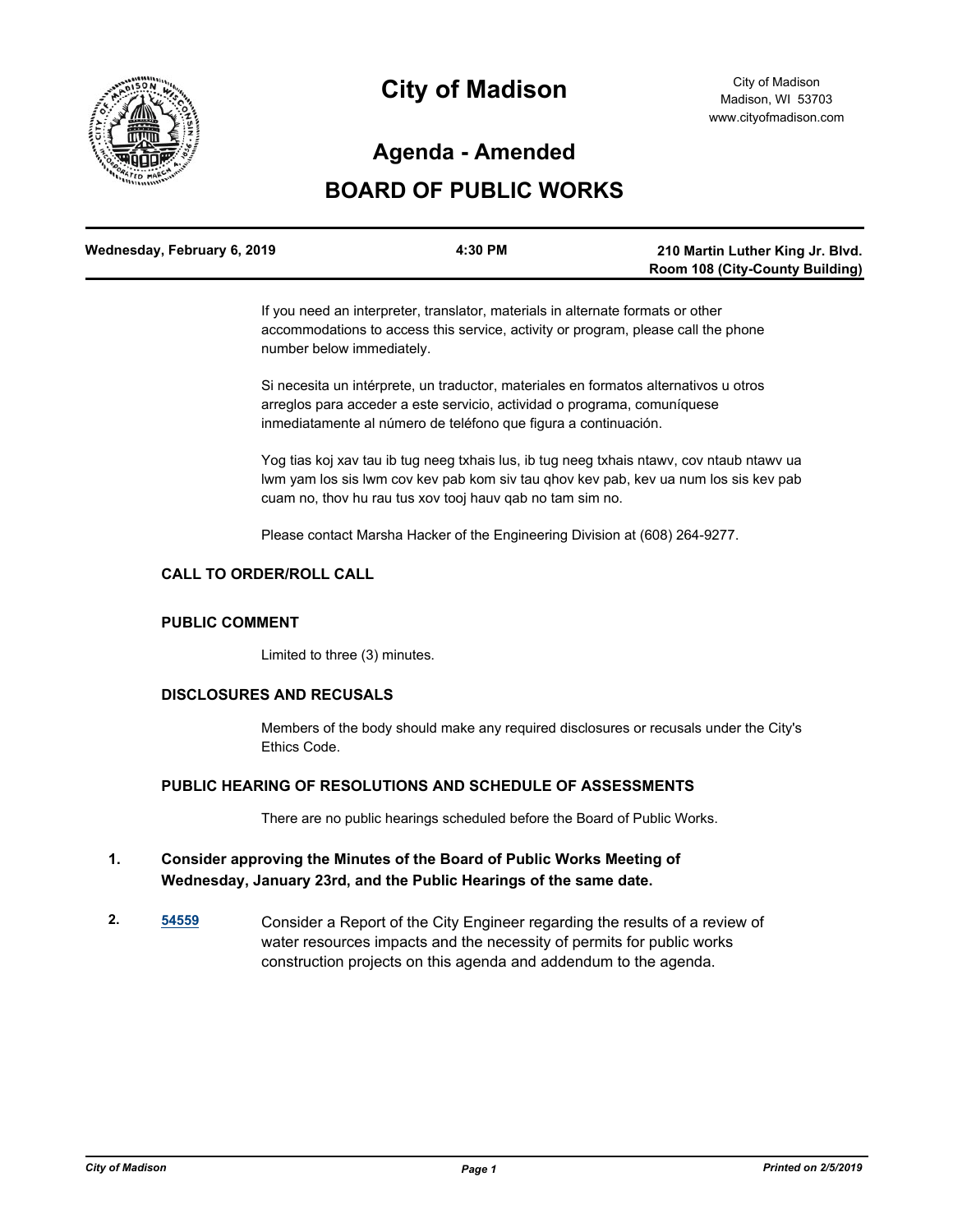**3. At this time, a consent agenda will be moved with the recommended action listed for each item EXCEPT:**

**1) items which have registrants wishing to speak.**

**2) items which require an extraordinary (roll call) vote and are not included on the consent agenda by unanimous consent.**

**3) items which Board Members have separated out for discussion/debate purposes.** 

**Those numbers with an asterisk are consent agenda items.**

### **ITEMS REFERRED BY THE COMMON COUNCIL**

**4.\* [54094](http://madison.legistar.com/gateway.aspx?m=l&id=/matter.aspx?key=62643)** Authorizing the execution of a Partial Release of Platted Vehicular Access Restriction affecting the property located at 4000 Felland Road. (17th A.D.) *Attachments:* [11732 Exhibit A - Vehicular Access Release.pdf](http://madison.legistar.com/gateway.aspx?M=F&ID=722ae649-ba8f-4e53-904f-985b33957e85.pdf)

> Lead agency is Board of Public Works with additional referral of the Plan Commission; Plan Commission recommended approval at their January 14th meeting.

REPORT BY CITY ENGINEERING

RECOMMEND TO ADOPT

**5.\* [54124](http://madison.legistar.com/gateway.aspx?m=l&id=/matter.aspx?key=63672)** Authorizing the acceptance of a Permanent Limited Easement for Municipal Transit Purposes across a portion of the property located at 241 Junction Road. (9th A.D.)

> [11727 Reso Exhibit A.pdf](http://madison.legistar.com/gateway.aspx?M=F&ID=d2d009c2-0f20-4f56-bb71-eb8078ce719a.pdf) [11727 Exhibit B - page 1 of 2.pdf](http://madison.legistar.com/gateway.aspx?M=F&ID=c95328f9-bf72-401c-a98c-e048b18abd84.pdf) [11727 Exhibit B - page 2 of 2.pdf](http://madison.legistar.com/gateway.aspx?M=F&ID=376e0203-f848-4e81-aad1-8422d863cea6.pdf) *Attachments:*

Lead agency is Board of Public Works with additional referral of the Plan Commission; Plan Commission recommended approval at their January 14th meeting.

REPORT BY CITY ENGINEERING

RECOMMEND TO ADOPT

**6.\* [54140](http://madison.legistar.com/gateway.aspx?m=l&id=/matter.aspx?key=63684)** Authorizing the execution of a Warranty Deed by the City of Madison in favor of the State of Wisconsin Department of Transportation for the fee simple sale of land required for the reconstruction of Interstate Highway 39/90, in connection with Transportation Project Plat No. 1007-10-25 from CTH AB to USH 12/18 Interchange. (A.D. 16)

> [Exhibit A-Legal Description of Parcel 14.pdf](http://madison.legistar.com/gateway.aspx?M=F&ID=1a26dda8-26c7-42d4-b932-4bc0d414a5b4.pdf) *Attachments:*

> > [Exhibit B-TPP Parcel 14.pdf](http://madison.legistar.com/gateway.aspx?M=F&ID=2fdb0527-0fae-46ba-a757-67de2b83633b.pdf)

Lead agency is Board of Public Works with additional referral of the Plan Commission; Plan Commission recommended approval at their January 14th meeting.

REPORT BY CITY ENGINEERING

RECOMMEND TO ADOPT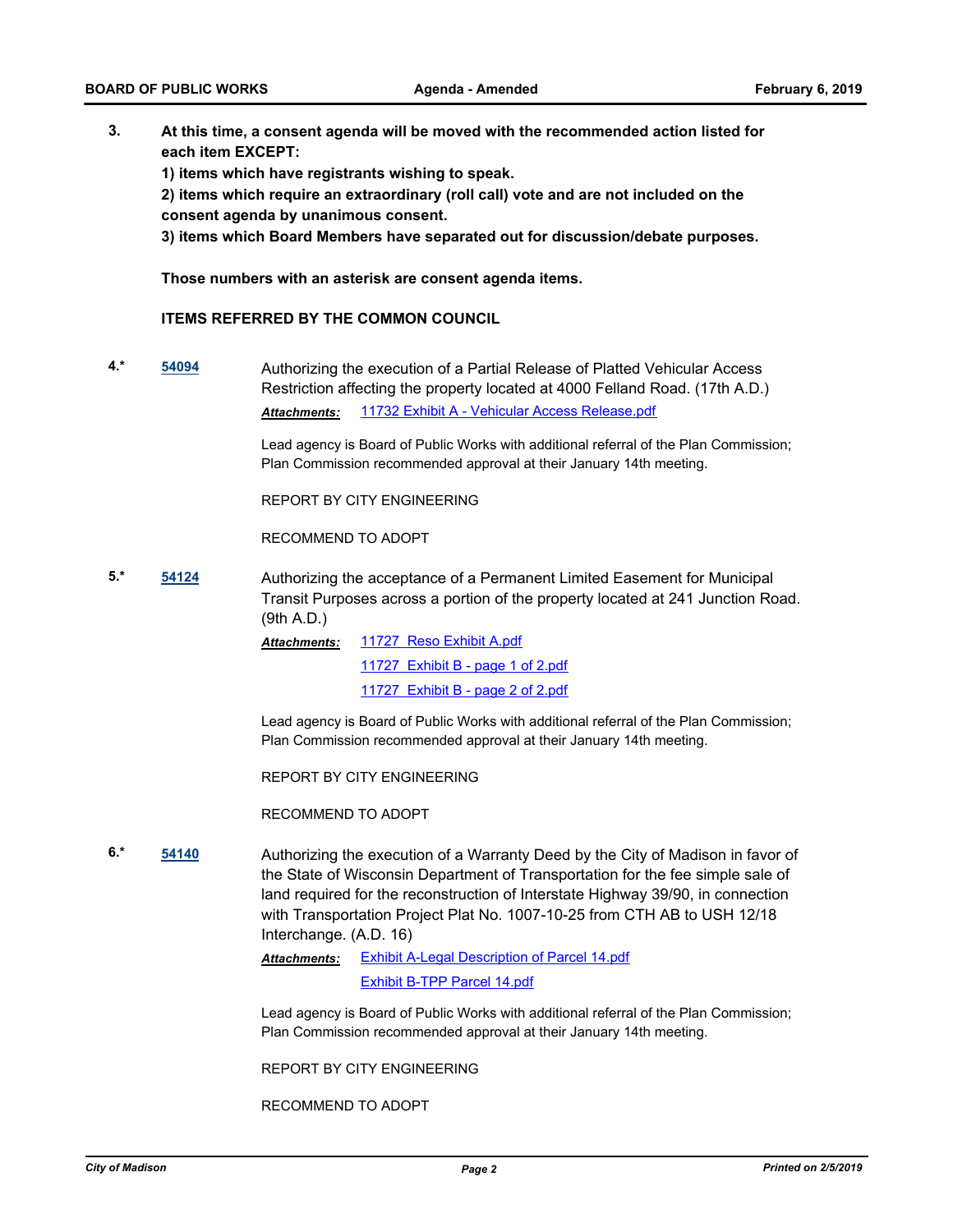**7. [54417](http://madison.legistar.com/gateway.aspx?m=l&id=/matter.aspx?key=64938)** Authorizing the City Engineer to make certain assurances to secure federal disaster funding arising from the 2018 flooding. *Attachments:* [1/4/19 State of WI Emergency Management Letter.pdf](http://madison.legistar.com/gateway.aspx?M=F&ID=0a46be53-046b-4447-ae8e-8066659a1a3a.pdf)

> Lead agency is the Finance Committee with additional referral of the Board of Public Works.

REPORT BY CITY ENGINEERING

RECOMMEND TO ADOPT

**8. [54479](http://madison.legistar.com/gateway.aspx?m=l&id=/matter.aspx?key=64997)** Terminating the Declared Public Works Emergency per Section 62.15(1b) of the Wisconsin Statues for the August 20, 2018 storms and the emergency preparations and repair of public infrastructure damaged by the ongoing high water and flooding that resulted from the aftermath of the storms coupled with the continuing precipitation.

*Attachments:* [Fiscal Note - Leg 54479.pdf](http://madison.legistar.com/gateway.aspx?M=F&ID=15748875-d6bf-4a97-a702-ab3746edd16a.pdf)

Lead agency is the Finance Committee with additional referral of the Board of Public Works.

REPORT BY CITY ENGINEERING

RECOMMEND TO ADOPT

**9. [54493](http://madison.legistar.com/gateway.aspx?m=l&id=/matter.aspx?key=65011)** Amending the 2019 Sanitary Sewer Utility Capital Budget to transfer \$330,000 in existing budget authority from the Trenchless Sewer Rehabilitation program to the Lift Station Rehabilitation Program to provide additional funding to bid and replace the James Street Lift Station.

*Attachments:* [james.pdf](http://madison.legistar.com/gateway.aspx?M=F&ID=c75f2986-b65d-4a2e-873c-a64eb765b789.pdf)

Lead agency is the Finance Committee with additional referral of the Board of Public Works. (6th Aldermanic District)

REPORT BY CITY ENGINEERING

RECOMMEND TO ADOPT

**10. [54550](http://madison.legistar.com/gateway.aspx?m=l&id=/matter.aspx?key=65065)** Authorizing the Mayor and City Clerk to execute an amendment to the existing Purchase of Services contract (Architect) (#7817) between the City of Madison and Meyer, Scherer, & Rockcastle, Ltd to provide professional architectural and engineering design services for the Olbrich Botanical Gardens Expansion - Project 1. (6th AD)

*Attachments:* [Exhibit A 7817-Design Amend 2.pdf](http://madison.legistar.com/gateway.aspx?M=F&ID=5d877dba-27d3-498b-870a-e516c4da7dea.pdf)

Lead and ONLY agency is Board of Public Works.

REPORT BY CITY ENGINEERING

RECOMMEND TO ADOPT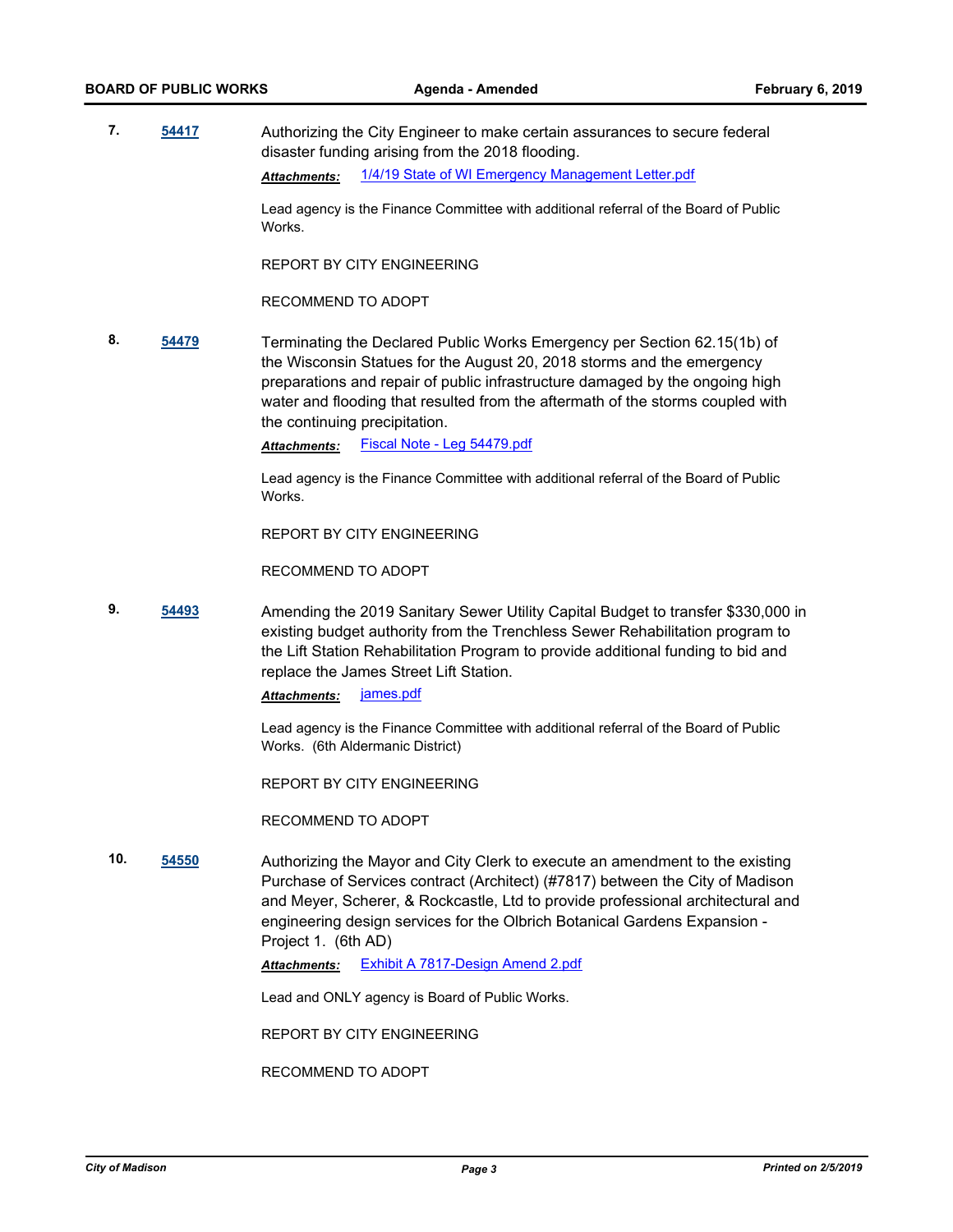#### **PUBLIC WORKS CONSTRUCTION MANAGEMENT - PRIVATE CONTRACTS**

**11. [54517](http://madison.legistar.com/gateway.aspx?m=l&id=/matter.aspx?key=65035)** Approving Addendum No. 1 to 704 Williamson Street - The Edge, Contract No. 7932. (6th AD)

> [7932 Addendum 1\\_704 Williamson.pdf](http://madison.legistar.com/gateway.aspx?M=F&ID=97592616-7d14-4437-8052-f27e687d42f0.pdf) [7932 Location Map.pdf](http://madison.legistar.com/gateway.aspx?M=F&ID=48a42579-0697-4a5f-8939-0c37250af81b.pdf) *Attachments:*

REPORT BY CITY ENGINEERING

RECOMMEND TO ADOPT

**12. [54507](http://madison.legistar.com/gateway.aspx?m=l&id=/matter.aspx?key=65025)** Approving plans and specifications for public improvements necessary for the project known as 2002 Tennyson Lane and authorizing construction to be undertaken by the Developer, Private Contract No. 8387. (12th AD) *Attachments:* [8387 Site plan.pdf](http://madison.legistar.com/gateway.aspx?M=F&ID=2269cc7a-1785-4515-b7b8-4aabbdd3e84f.pdf)

REPORT BY CITY ENGINEERING

RECOMMEND TO ADOPT

**13. [54521](http://madison.legistar.com/gateway.aspx?m=l&id=/matter.aspx?key=65039)** Approving plans and specifications for public improvements required to serve Phase 7 of the Subdivision known as Village at Autumn Lake Replat and authorizing construction to be undertaken by the Developer, and Rescinding RES-18-00513, File Number 52063. Private Contract No. 8176. (17th AD)

> [8176 VAL Ph 7 v2 Phase Map.pdf](http://madison.legistar.com/gateway.aspx?M=F&ID=7f16ab30-360e-4fd5-b44e-8d0dcae6a616.pdf) [8176 VAL Ph 7 v2 street detail.pdf](http://madison.legistar.com/gateway.aspx?M=F&ID=1eaf6923-6169-41a7-990d-96d307c8b213.pdf) *Attachments:*

REPORT BY CITY ENGINEERING

RECOMMEND TO ADOPT

**14. [54522](http://madison.legistar.com/gateway.aspx?m=l&id=/matter.aspx?key=65040)** Approving plans and specifications for public improvements required to serve Phase 9 of the Subdivision known as Village at Autumn Lake Replat and authorizing construction to be undertaken by the Developer, Private Contract No. 8342. (17th AD)

> [8342 VAL Ph 9 phase map.pdf](http://madison.legistar.com/gateway.aspx?M=F&ID=71f6d510-4274-452a-b319-111557d6277f.pdf) [8342 VAL Ph 9 street detail.pdf](http://madison.legistar.com/gateway.aspx?M=F&ID=7790d074-496e-4741-9302-bec76c21190a.pdf) *Attachments:*

REPORT BY CITY ENGINEERING

RECOMMEND TO ADOPT

**15. [54523](http://madison.legistar.com/gateway.aspx?m=l&id=/matter.aspx?key=65041)** Approving plans and specifications for public improvements required to serve Phase 2 of the Subdivision known as Woods Farm and authorizing construction to be undertaken by the Developer, Private Contract No. 8361. (3rd AD)

> [8361 WF Ph 2 street detail.pdf](http://madison.legistar.com/gateway.aspx?M=F&ID=0bd0a2ad-2424-4bbe-93b1-20355dd606dc.pdf) *Attachments:*

> > [8361 Woods Farm Phase2\\_phase map.pdf](http://madison.legistar.com/gateway.aspx?M=F&ID=6a0826c0-c1cf-4dce-b776-917a45ee79c1.pdf)

[8361 Woods Farm Plat Location.pdf](http://madison.legistar.com/gateway.aspx?M=F&ID=dc2b4bdb-4925-45cf-9452-371259f94386.pdf)

REPORT BY CITY ENGINEERING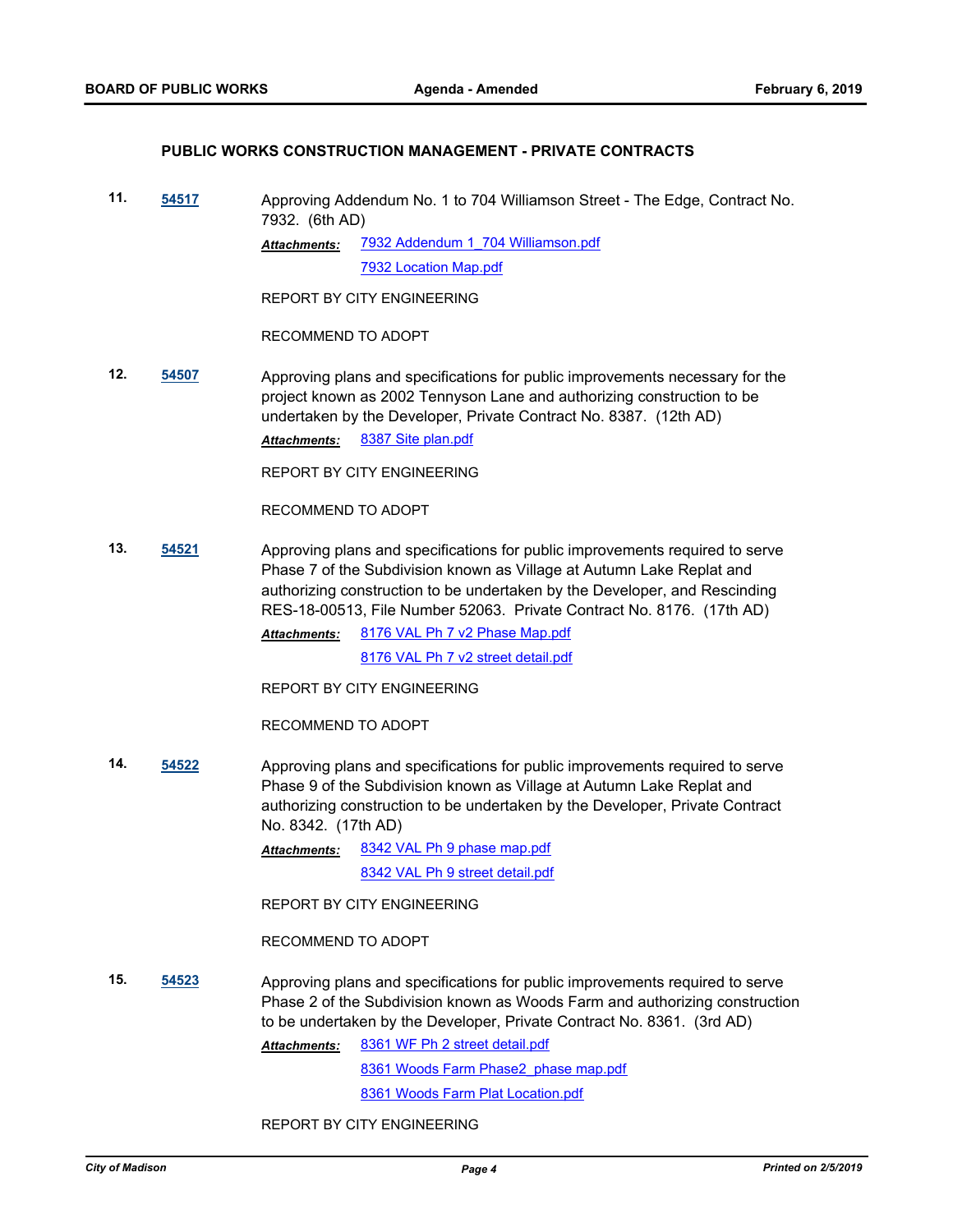#### RECOMMEND TO ADOPT

**16. [54527](http://madison.legistar.com/gateway.aspx?m=l&id=/matter.aspx?key=65045)** Approving plans and specifications for public improvements required to serve Phase 7 of the Subdivision known as North Addition to Grandview Commons and authorizing construction to be undertaken by the Developer, Private Contract No. 8339. (3rd AD)

> [8339 GVCN Ph 7 phase map.pdf](http://madison.legistar.com/gateway.aspx?M=F&ID=f257cb54-be1b-47c6-978a-524bd2b95b29.pdf) [8339 GVCN Ph 7 street detail.pdf](http://madison.legistar.com/gateway.aspx?M=F&ID=f6729d9b-9312-4922-8f9c-73d824385862.pdf) *Attachments:*

REPORT BY CITY ENGINEERING

RECOMMEND TO ADOPT

**17. [54528](http://madison.legistar.com/gateway.aspx?m=l&id=/matter.aspx?key=65046)** Approving plans and specifications for public improvements required to serve Phase 8 of the Subdivision known as North Addition to Grandview Commons and authorizing construction to be undertaken by the Developer, Private Contract No. 8340. (3rd AD)

> [8340 GVCN Ph 8 phase maps.pdf](http://madison.legistar.com/gateway.aspx?M=F&ID=e14492a7-ef2b-42c8-ad17-50368e147310.pdf) [8340 GVCN Ph 8 street detail.pdf](http://madison.legistar.com/gateway.aspx?M=F&ID=3769b3ee-55d8-46f5-90eb-955a3bdba5a9.pdf) *Attachments:*

REPORT BY CITY ENGINEERING

RECOMMEND TO ADOPT

**18. [54529](http://madison.legistar.com/gateway.aspx?m=l&id=/matter.aspx?key=65047)** Approving plans and specifications for public improvements required to serve Phase 2 of the Subdivision known as Northeast Addition to Grandview Commons and authorizing construction to be undertaken by the Developer, Private Contract No. 8341. (3rd AD)

> [8341 GVCNE Ph 2 street detail.pdf](http://madison.legistar.com/gateway.aspx?M=F&ID=13b5d1eb-ae9a-40ac-9a6d-3cd67374590f.pdf) *Attachments:*

[8341 GVCNE Ph 2 phase maps.pdf](http://madison.legistar.com/gateway.aspx?M=F&ID=b1f4518e-cf3a-4c1d-9be6-375f5a110f7a.pdf)

REPORT BY CITY ENGINEERING

RECOMMEND TO ADOPT

- **19. [54541](http://madison.legistar.com/gateway.aspx?m=l&id=/matter.aspx?key=65056)** Approving plans and specifications for public improvements necessary to serve a Certified Survey Map of property located at 6510 Cottage Grove Road and authorizing construction to be undertaken by the Developer, Private Contract No. 8364. (3rd AD)
	- [8364 Typ Section Sprecher Rd.pdf](http://madison.legistar.com/gateway.aspx?M=F&ID=2b076c6c-33db-4858-b4eb-4b635e00e83e.pdf) [8364 CSM.pdf](http://madison.legistar.com/gateway.aspx?M=F&ID=06fa4d5f-8fde-41c6-b921-7402cdf9f490.pdf) [8364 Prelim Plan.pdf](http://madison.legistar.com/gateway.aspx?M=F&ID=163d9d1e-8efd-4561-9a7b-d8bedc99cbce.pdf) *Attachments:*

[8364 Typ Section Kilpatrick.pdf](http://madison.legistar.com/gateway.aspx?M=F&ID=af4fd811-931a-4747-8774-649cb2a83f93.pdf)

REPORT BY CITY ENGINEERING

RECOMMEND TO ADOPT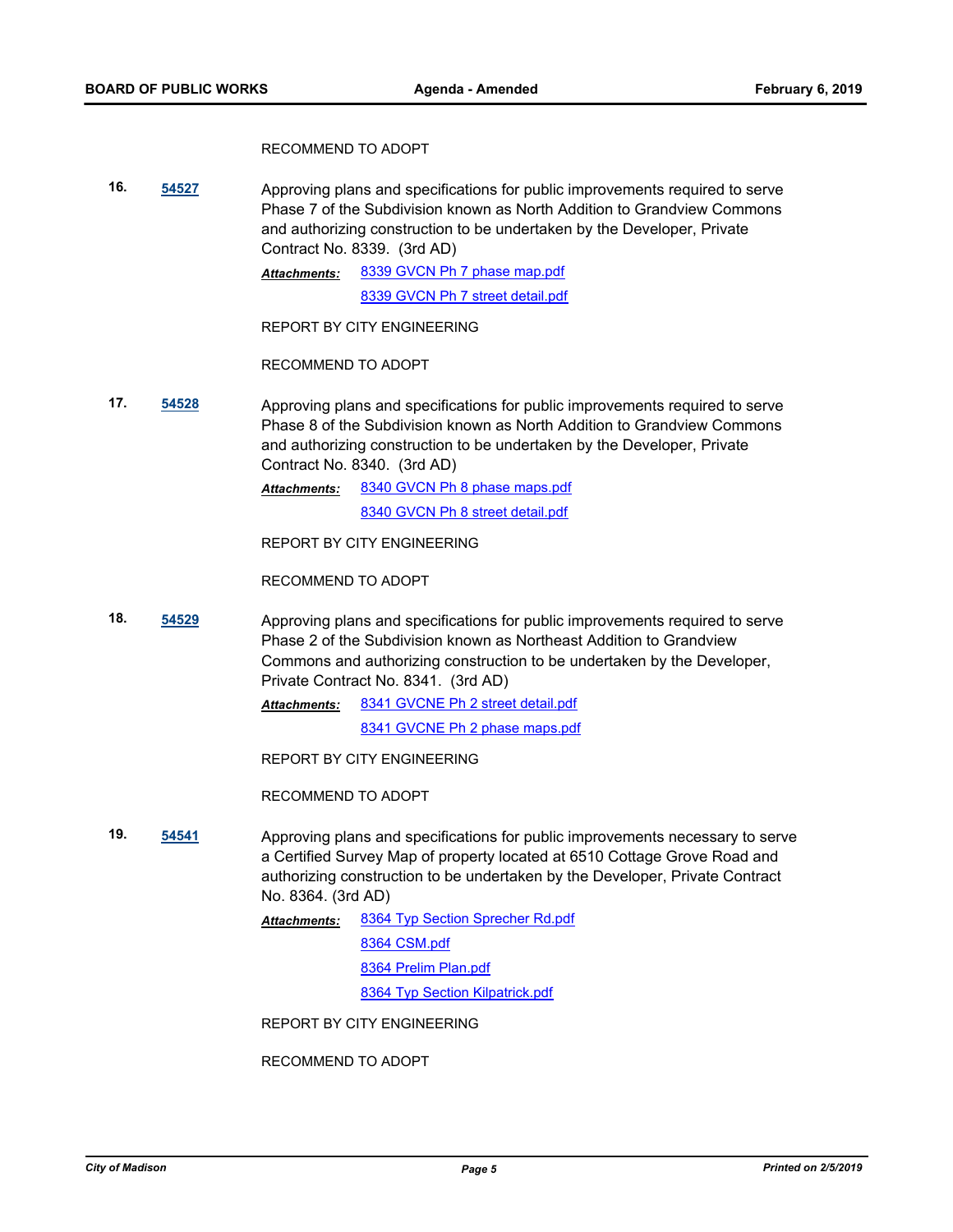#### **PUBLIC WORKS CONSTRUCTION MANAGEMENT - PUBLIC CONTRACTS**

**20. [54524](http://madison.legistar.com/gateway.aspx?m=l&id=/matter.aspx?key=65042)** Declaring the City of Madison's intention to exercise its police powers establishing the **South Blount Street and Williamson Street** Traffic Signal Assessment District and rescinding RES-18-00764, File ID No. 53486, adopted October 30, 2018. **(6 AD)** *Attachments:* [Blount St - Williamson St TS Assessment District Map with RR Properties.pdf](http://madison.legistar.com/gateway.aspx?M=F&ID=7d0e0836-0cb7-4c14-b6c1-7b4a952ba675.pdf)

REPORT BY TRAFFIC ENGINEERING

RECOMMEND TO ADOPT

#### **RESOLUTIONS APPROVING THE CONSTRUCTION OF PUBLIC WORKS PROJECTS**

**21. [54547](http://madison.legistar.com/gateway.aspx?m=l&id=/matter.aspx?key=65062)** Approving plans and specifications and authorizing the Board of Public Works to advertise and receive bids for 2019 Playground Replacements - Group 1. (9th, 10th & 11th ADs)

*Attachments:* [2019 Playgrounds Group1.pdf](http://madison.legistar.com/gateway.aspx?M=F&ID=eee23f13-e5a6-43f9-95ec-35851712f5ec.pdf)

This project is for the construction of playgrounds at Doncaster Park, Lucia Crest Park, Segoe Park, William Slater Park, and Walnut Grove Park. Estimated cost of this project is \$280,000.

REPORT BY PARKS DIVISION

RECOMMEND TO ADOPT

## **CHANGE ORDERS TO PUBLIC WORKS CONTRACTS**

**22. [54474](http://madison.legistar.com/gateway.aspx?m=l&id=/matter.aspx?key=64992)** Change Order No. 1 to Contract No. 8222, Breese Steven Field - Concession and Restroom Addition, to Joe Daniels Construction Co. Inc. for \$30,764.80. (2nd AD)

REPORT CITY PARKS

RECOMMEND APPROVAL

**23. [54475](http://madison.legistar.com/gateway.aspx?m=l&id=/matter.aspx?key=64993)** Change Order No. 1 to Contract No. 8107, Emerson Street and Lowell Street Reconstruction Assessment District - 2018, to Capitol Underground Inc for \$28,041.75. (13th AD) REPORT CITY ENGINEERING

RECOMMEND APPROVAL

**24. [54476](http://madison.legistar.com/gateway.aspx?m=l&id=/matter.aspx?key=64994)** Change Order No. 9 to Contract N. 7974, Monroe Street, to Speedway Sand and Gravel Inc for \$28,667.21. (13th AD) REPORT WATER UTILITY

RECOMMEND APPROVAL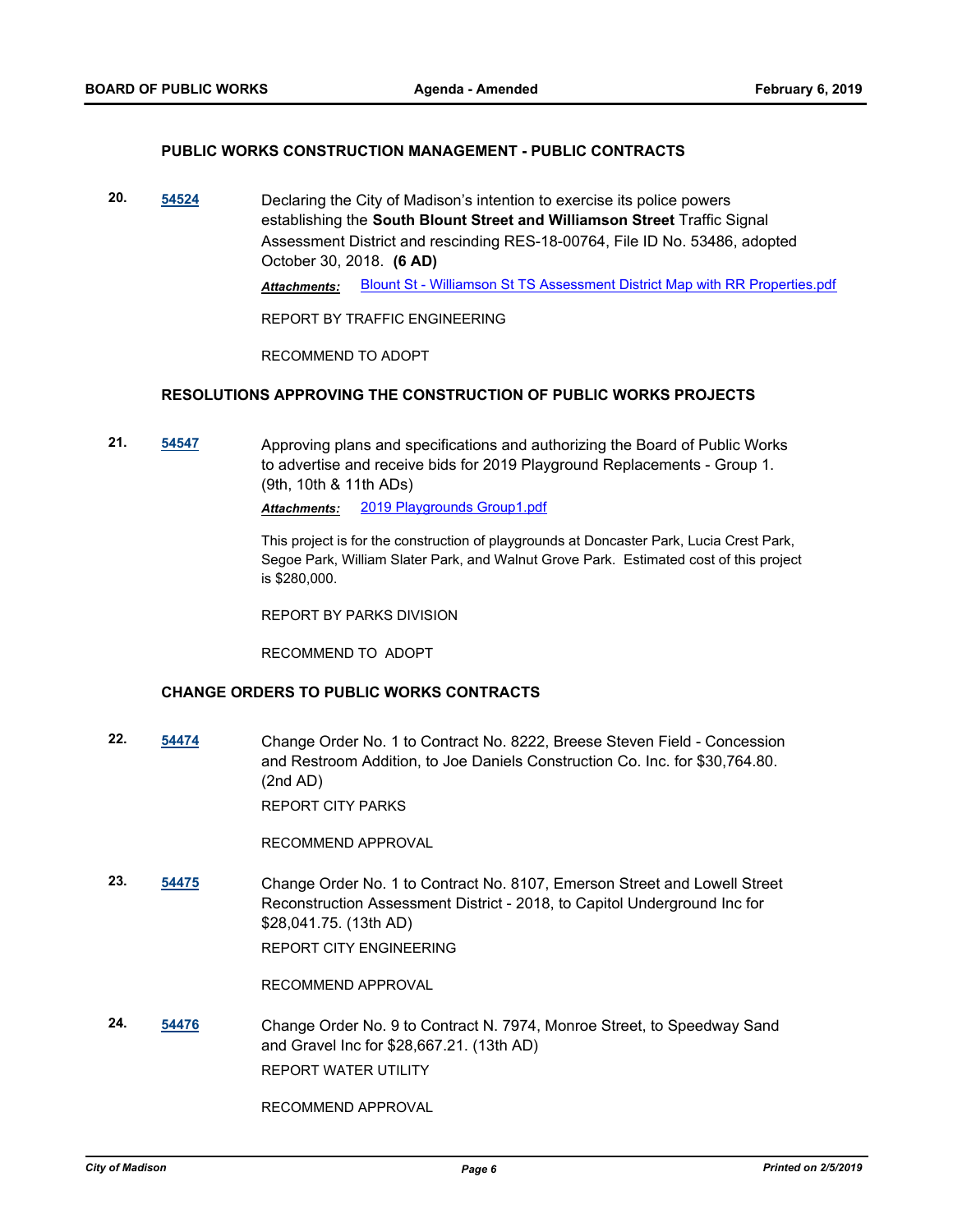**25. [54480](http://madison.legistar.com/gateway.aspx?m=l&id=/matter.aspx?key=64998)** Change Order No. 2 to Contract No. 7843, Ronald Regan Ave., John Wall Drive and Merchant Street Assessment District - 2017, to Parisi Construction Co., Inc., in the amount of \$4,125.00 with an additional 2-days of contract time. (17th AD)

REPORT CITY ENGINEERING

RECOMMEND APPROVAL

**26. [54494](http://madison.legistar.com/gateway.aspx?m=l&id=/matter.aspx?key=65012)** Change Order No. 3 to Contract No. 8108, Schenk St and Richard Street, to RG Huston Company, Inc. in the amount of \$71,433.00. (15th AD) REPORT CITY ENGINEERING

RECOMMEND APPROVAL

**27. [54540](http://madison.legistar.com/gateway.aspx?m=l&id=/matter.aspx?key=65055)** Change Order No. 5 to Contract No. 7848, W. Wilson St. and S. Henry St. Assessment District 2017 & S. Hamilton St. Resurfacing Assessment District 2017, to RG Huston Company Inc. in the amount of \$26,600.00.(4th AD) REPORT CITY ENGINEERING

RECOMMEND APPROVAL

**28. [54545](http://madison.legistar.com/gateway.aspx?m=l&id=/matter.aspx?key=65060)** Change Order No. 1 to Contract No. 8075, Sidewalk, Curb and Gutter, and Concrete Pavement Patches, Citywide Installation and Repair 2018, to Raymond P. Cattell, Inc., in the amount of \$35,890.65. (1st, 4th, 9th, 11th, & 19th ADs)

REPORT CITY ENGINEERING

RECOMMEND APPROVAL

**29. [54558](http://madison.legistar.com/gateway.aspx?m=l&id=/matter.aspx?key=65073)** Change Order No. 2 to Contract No. 8098, Resurfacing 2018 - Curb and Gutter and Castings, to Parisi Construction Co., Inc., for \$41,412.00. (9th AD) REPORT CITY ENGINEERING

RECOMMEND APPROVAL

**30. [54562](http://madison.legistar.com/gateway.aspx?m=l&id=/matter.aspx?key=65077)** Change Order No. 6 to Contract No. 8027, Fire Station 14, to Miron Construction Co., Inc. in the amount of \$24,767.96. (16th AD) REPORT CITY ENGINEERING

RECOMMEND APPROVAL

#### **IMPACT FEE REFUNDS**

- **31. [54509](http://madison.legistar.com/gateway.aspx?m=l&id=/matter.aspx?key=65027)** Great American Home Improvement, LLC's Claim for a Refund of Park Impact Fees in the amount of \$3,321.74.
	- [Parks Report to Finance 2022 Monroe Street Refund Request.pdf](http://madison.legistar.com/gateway.aspx?M=F&ID=cd3dc1b3-054b-4bc6-bc0c-bda9aaecbe1f.pdf) [Finance Report Great American Home Parks Impact Fee Refund -- 01-23-19.pd](http://madison.legistar.com/gateway.aspx?M=F&ID=d4ecfee8-fc30-46bc-b082-4255e87e8e97.pdf) [Park fee refund.pdf](http://madison.legistar.com/gateway.aspx?M=F&ID=f796ff3d-d36d-4eef-8fd3-e4ca69c69fdd.pdf) *Attachments:*

REPORT BY CITY PARKS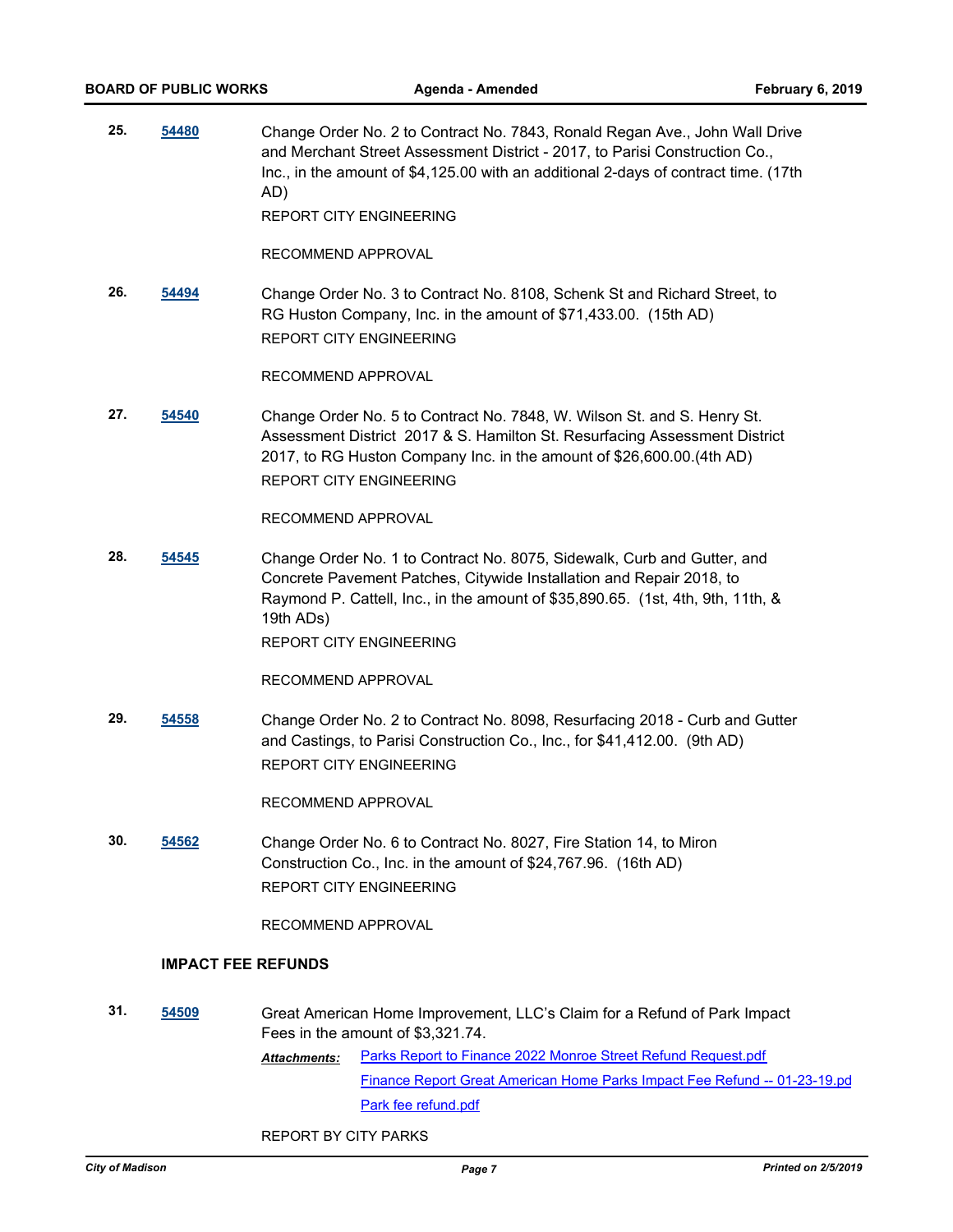RECOMMEND APPROVAL

### **MISCELLANEOUS**

**32. Appeals regarding prequalifications of various contractors to bid on City of Madison Public Works Projects, and contractors applying to be licensed Concrete Layers, Asphalt Pavers, and Mudjackers as approved by the City Engineer, if any.**

#### **APPROVAL OF BIDS OPENED BY CITY ENGINEERING**

**33. [54530](http://madison.legistar.com/gateway.aspx?m=l&id=/matter.aspx?key=65048)** Awarding Public Works Contract No. 8290, Judge Doyle Podium. (4th AD) RECOMMEND AWARD OF BASE BID PLUS ALTERNATES 1 AND 3 TO J.P. CULLEN & SONS, INC.

## **ADDENDUM**

## **PUBLIC WORKS CONSTRUCTION MANAGEMENT - PRIVATE CONTRACTS**

**34. [54563](http://madison.legistar.com/gateway.aspx?m=l&id=/matter.aspx?key=65078)** Approving future phase contract for public improvements required to serve the Subdivision known as Jannah Village, to be undertaken by the Developer, Private Contract No. 8248. (3rd AD) *Attachments:* [8248 Jannah Village Plat.pdf](http://madison.legistar.com/gateway.aspx?M=F&ID=2cf366ce-0bc1-41ab-b0d5-78f2e9b891f1.pdf)

REPORT BY CITY ENGINEERING

RECOMMEND TO ADOPT

## **CHANGE ORDERS TO PUBLIC WORKS CONTRACTS**

**35. [54585](http://madison.legistar.com/gateway.aspx?m=l&id=/matter.aspx?key=65097)** Change Order No. 12 to Contract No. 7951, Capitol East District Parking Structure, to Miron Construction Co., Inc, in the amount of \$95,864.90. (6th AD) REPORT CITY ENGINEERING

RECOMMEND APPROVAL

## **MISCELLANEOUS**

**36.\* [54569](http://madison.legistar.com/gateway.aspx?m=l&id=/matter.aspx?key=65084)** Subcontractor List for Contract No. 8124, Darwin Rd. Resurfacing w/Utilities to Parisi Construction Co., Inc. for 42.73%. *Attachments:* [Cont 8124 - BPW 2-6.pdf](http://madison.legistar.com/gateway.aspx?M=F&ID=1cb5de1a-491f-445a-9a0d-bcbe0fe22106.pdf)

ACCEPT